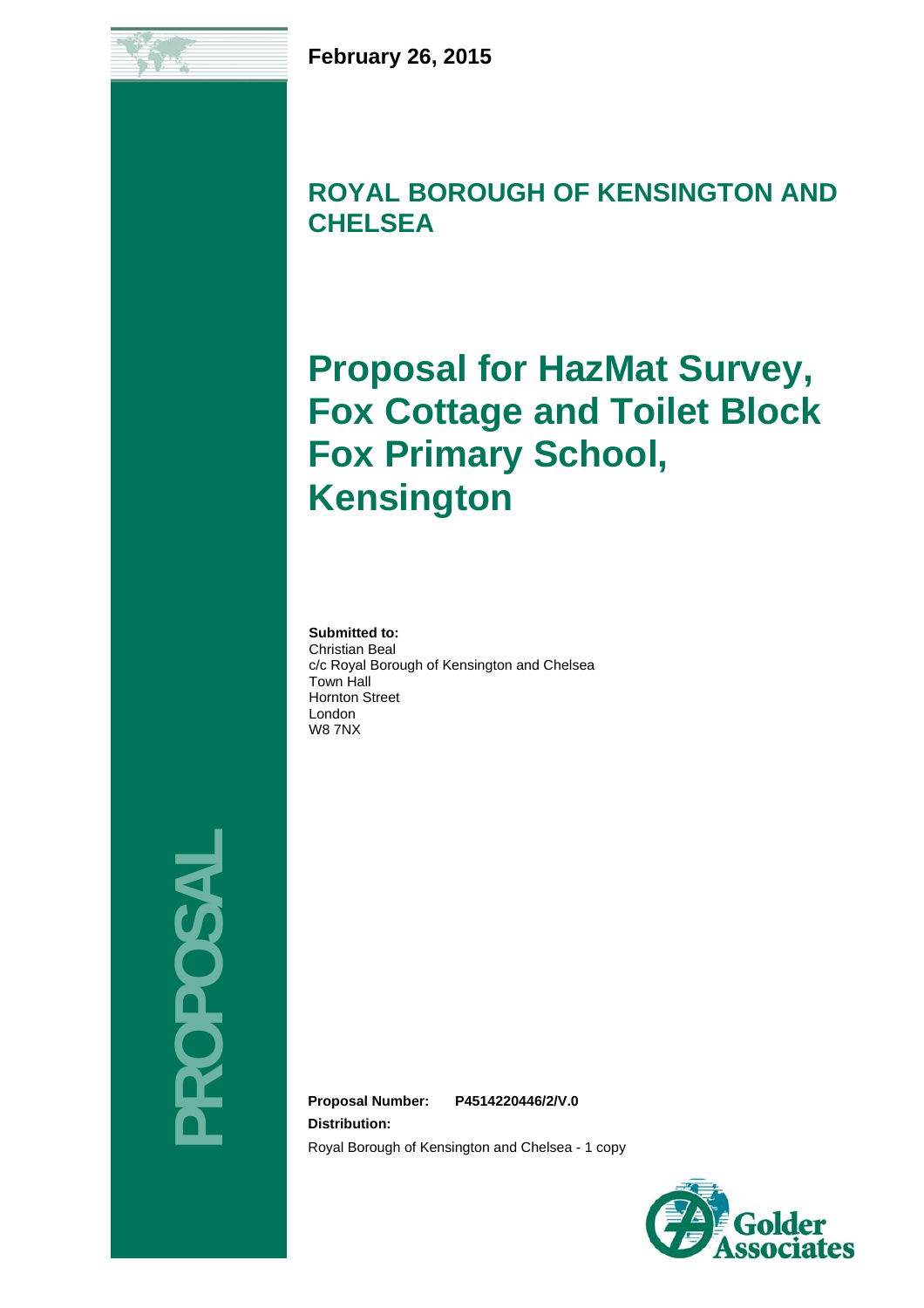

## **Table of Contents**

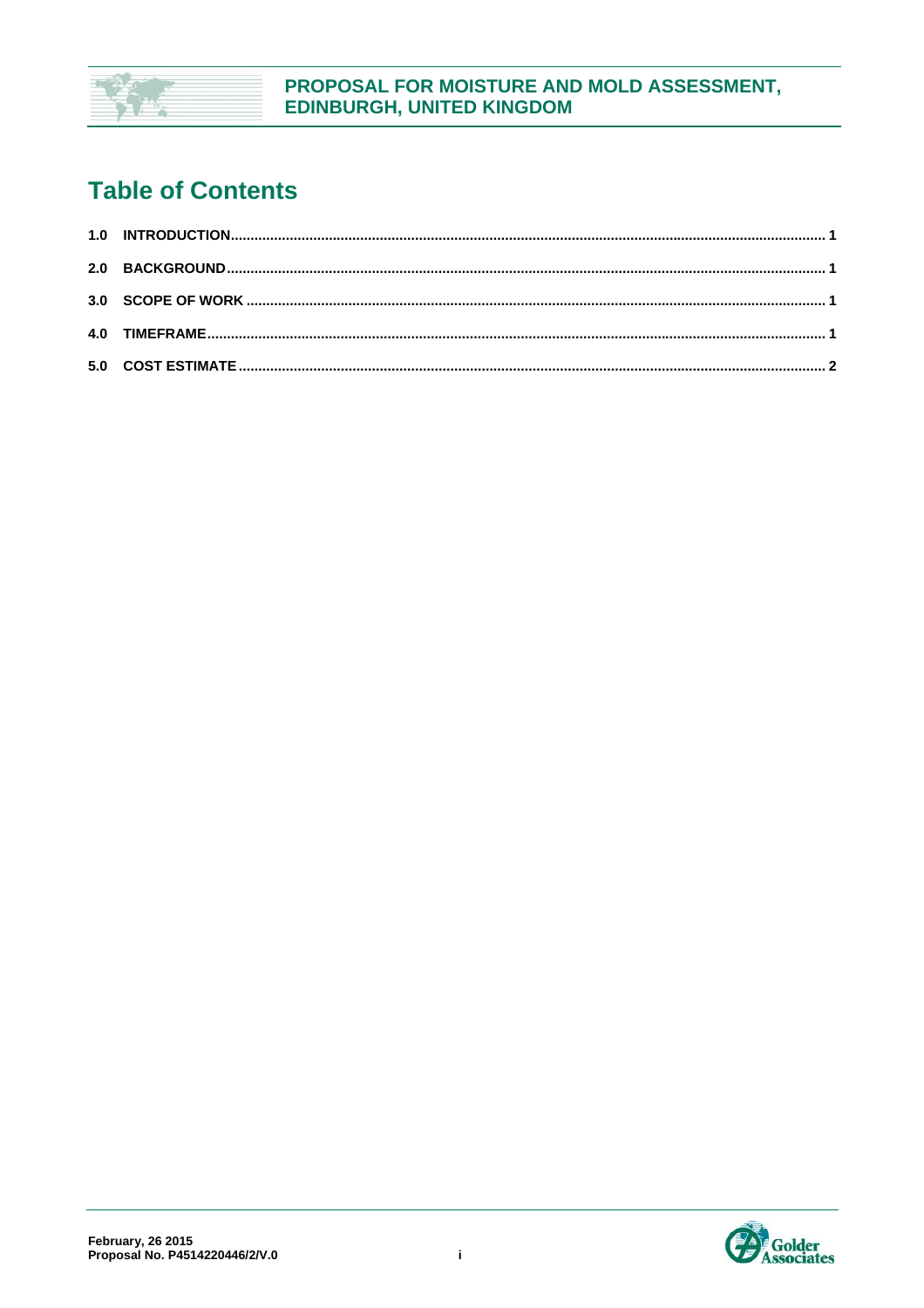

#### **1.0 INTRODUCTION**

Mr. Christian Beal, on behalf of Royal Borough of Kensington and Chelsea ("RBKC") requested Golder Associates UK Ltd ("Golder") to provide a proposal for a hazardous materials (hazmat) survey at Fox Cottage and Toilet Block located in the demise of Fox Primary School, Kensington Place, London (Subject Property).

Based on information provided, the Subject Property includes a cottage comprising ground floor and first floor and an annex toilet block.

This docuiment provides a description of the proposed scope of work, schedule, and cost to complete this work. As requested, we have also included a rate to attend meetings related to the Fox School remediation project.

#### **2.0 BACKGROUND**

We understand that a hazmat survey is required in relation to concerns by stakeholders regarding lead in paint in the building. Information in the report can be provided to contractors ahead of building demolition works to support their work methods and controls.

We understand that asbestos in building materials is being surveyed by others and we have therefore excluded asbestos from the scope of our survey.

#### **3.0 SCOPE OF WORK**

The proposed assessment will include a visual inspection of accessible parts of the building and sampling of suspect materials over an evening. We will require all locked rooms and cupboards to be open to enable the survey to be undertaken in accessible areas. We will exclude all areas to which we have not been given access to from the scope of the survey. If there are access problems we will advise you as ssoon as practicable to discuss a way forward. The survey scope is planned as follows:

- Visual inspection for suspect PCB and mercury containing equipment and sampling / analysis if suspect materials are found. A turn-around time of 5 days will be requested (the fastest for this analysis); however, this will be dependent on laboratory workloads;
- Assessment of potential lead containing materials (e.g. lead-based paint). If observed: sampling of potential lead-based paint materials. A turn-around time of 48 hours will be requested; however, this will be dependent on laboratory workloads;
- Reporting of the Hazmat Survey including the interpretation of the results, description off the materials samples have been taken from and sketch-type drawing/figure showing sample locations collected from the Site;
- The report will be prepared by Golder Associates and reviewed internally before being submitted to Christian Beal c/o RBKC. It is suggested that for this assignment the role of the project manager will be undertaken by Mr Jeff Thornton who has managed and undertaken similar hazmat surveys.

Golder will establish contact with the Subject Property representative to obtain access and to arrange the details of the sampling.

#### **4.0 TIMEFRAME**

The sampling and inspection can be conducted within 1 to 2 weeks of written instruction. The survey will take one day (including evening work) at the Subject Property.

A draft report will be submitted to Christian Beal c/o RBKC (as electronic file) 5 working days after the final laboratory analysis will have been received.

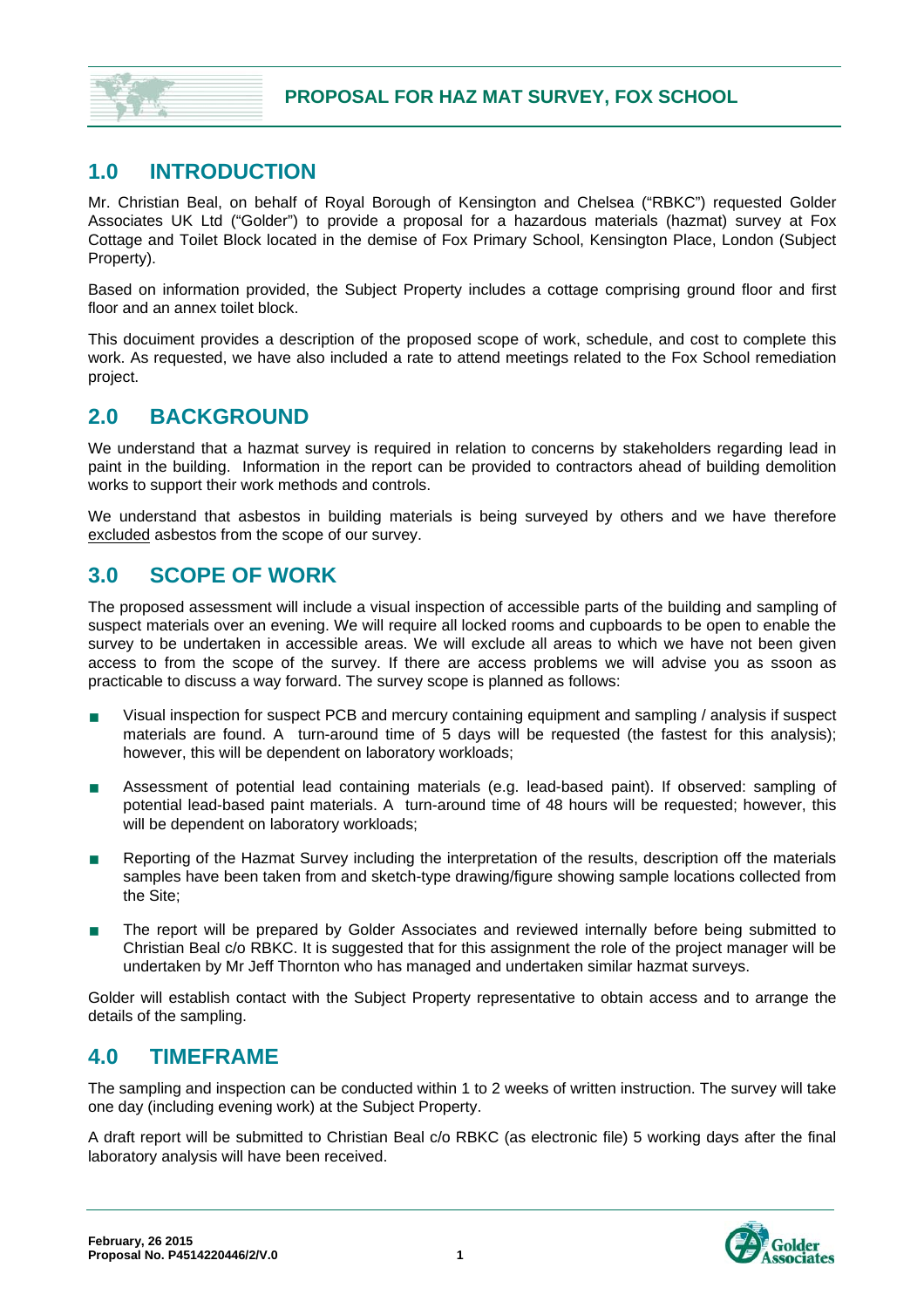A final report (as pdf file) will be issued after receiving comments from Christian Beal c/o RBKC. We have made allowance for one set of comments.

#### **5.0 COST ESTIMATE**

In the following section costs are given for the work described above and a rate for attendance at meetings. Please note that the prices do not include GBP Value Added Tax (VAT), which is currently 20%.

 Haz mat survey including evening work, site visit, inspection, sampling, PPE, project management, reporting, travel and subsistence:

Lump sum  $£2,300$ 

*(note these costs exclude provision of specialist access equipment which we have assumed is not required and no allowance has been made for making good sample locations other than tape. Effort will be made to collect samples from inconspicuous areas)* 

- Laboratory Analysis:
	- Suspect PCB or mercury containing materials (5 day turn-around): £100/sample
	- Suspect lead materials (5 day turn-around):  $\qquad 2100$ /sample

Sample numbers are dependent on survey observations; however, given the concerns over lead in paint we would recommend an allowance of up to 10 samples for lead and 3 for PCBs i.e. approximately £1,300.

Golder Attendance at Meetings

As requested we have provided a rate for attendance at meetings held in Kensington including meeting attendance by a senior environmental consultant, travel and subsistence:

Lump sum per meeting **E800** 

Any works undertaken outside these rates will be performed at the following rates:

- Senior Environmental Consultant: £90/hour
- Environmental Consultant: £65/hour
- Expenses (travel and subsistence) at cost plus 10%.

We would propose that the works be undertaken under the previous Terms of Appointment agreed under our previous proposal (P4514220446/1/V.0 dated 4 July 2014).

We trust that we have accurately interpreted your requirements, however, should you have any queries regarding the content of the proposal please do not hesitate to contact us.

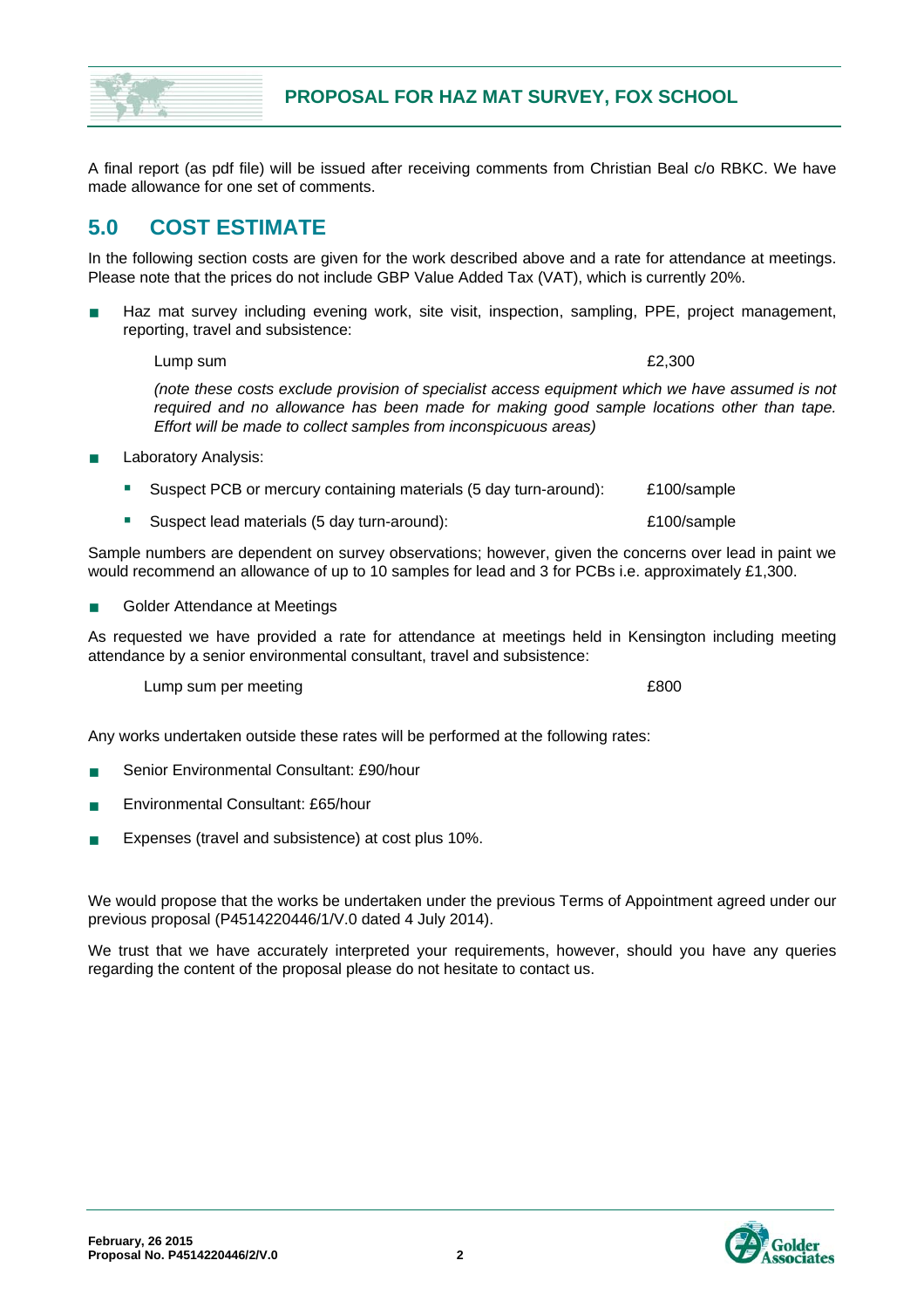

### **Proposal Signature Page**

**Golder Associates (UK) Limited** 

Jeff Thornton **Giles Murray** Senior Consultant Senior Consultant

<u>O</u>Um

JT/GM

*"This proposal is submitted in confidence and should not be disclosed to third parties without our prior approval"*